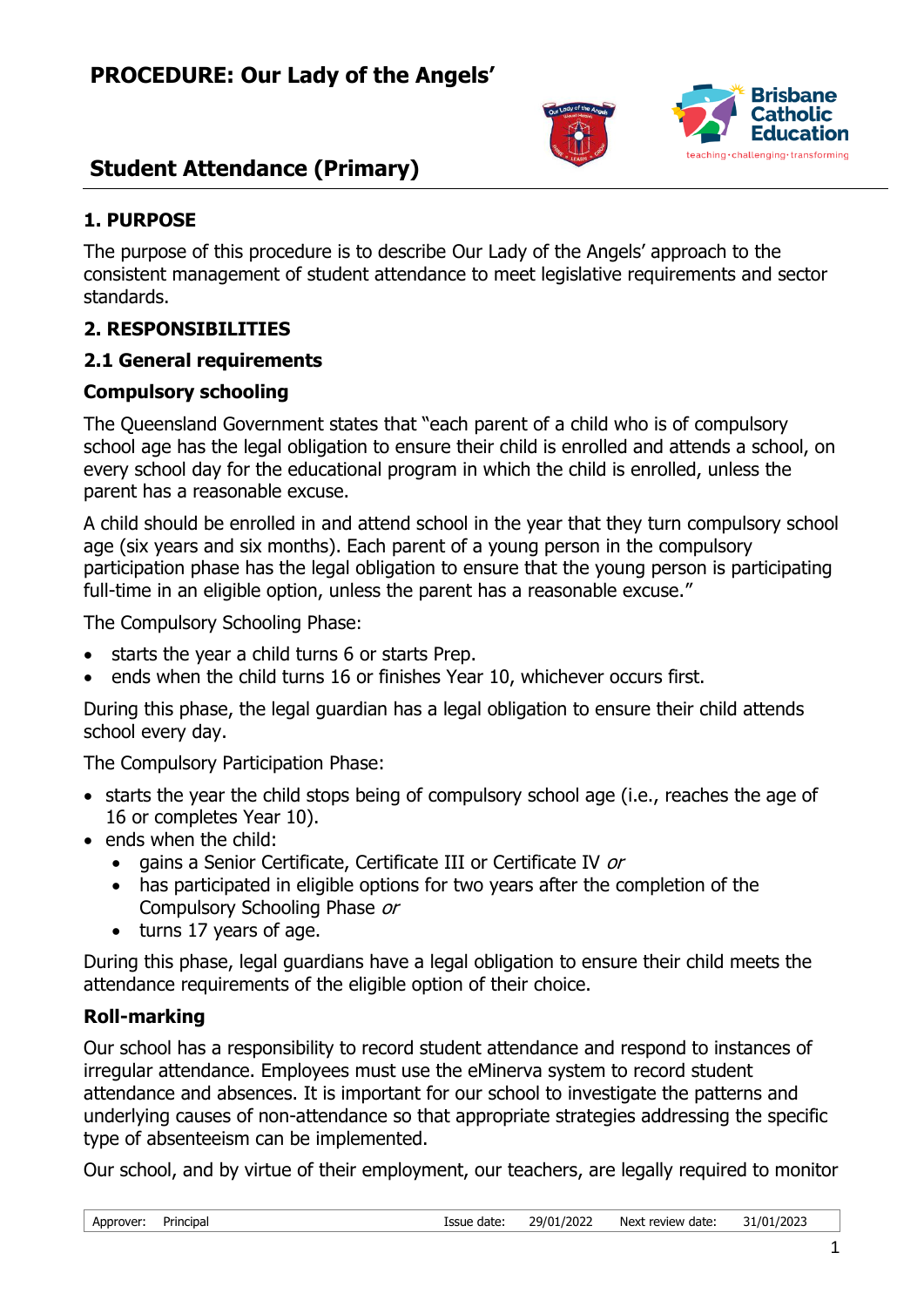



and record attendance of students in their care on a daily basis, whether absent or present in class, on excursion or at a school-based activity.

### **Student attendance level**

Students, legal guardians, and employees work together to ensure all students meet the school expectation of 90% or above attendance and zero unexplained absences.

90% attendance equates to 5 days absence per term and 10 days absence per semester.

| <b>Role</b>              | <b>Responsibilities</b>                                                                                                    |
|--------------------------|----------------------------------------------------------------------------------------------------------------------------|
| Principal                | implement this procedure                                                                                                   |
|                          | manage student attendance in consultation with the school                                                                  |
|                          | community                                                                                                                  |
|                          | engage with families to proactively promote high levels of<br>student attendance                                           |
|                          | monitor non-attendance and re-engage students in                                                                           |
|                          | partnership with parents/legal guardians                                                                                   |
|                          | ensure compliance of data entry in alignment with eMinerva<br>requirements                                                 |
|                          | ensure employees are made aware of BCE's Student                                                                           |
|                          | Attendance policy and this procedure                                                                                       |
|                          | ensure a link to this procedure is provided to relief staff<br>(i.e., published on school portal)                          |
|                          | record and report attendance data in annual reviews                                                                        |
|                          | ensure relief staff are entered into WSS timesheets in order                                                               |
|                          | to gain access to eMinerva                                                                                                 |
|                          | ensure eMinerva training is part of the induction process for<br>new employees and annual training for existing employees. |
| Employees with roll-     | ensure data is entered into eMinerva in an accurate and                                                                    |
| marking responsibilities | timely manner, at least twice per day                                                                                      |
|                          | for any student absent from school without explanation,<br>$\bullet$                                                       |
|                          | report and follow up on the same day as the day of the                                                                     |
|                          | absence to parents/legal guardians using ParentSMS                                                                         |
|                          | follow up on eMinerva notifications of unexplained absences                                                                |
|                          | inform Principal of unexplained or 3+ days of absence with<br>an explanation.                                              |

### **2.2 Roles and responsibilities**

### **3. PROCEDURE**

| <b>Activity</b>           | <b>Requirement</b>                                                                                                              |
|---------------------------|---------------------------------------------------------------------------------------------------------------------------------|
| <b>Attendance Marking</b> | Attendance must be marked for all students each morning at<br>$\bullet$<br>8.45am and afternoon at 2.00pm by the class teachers |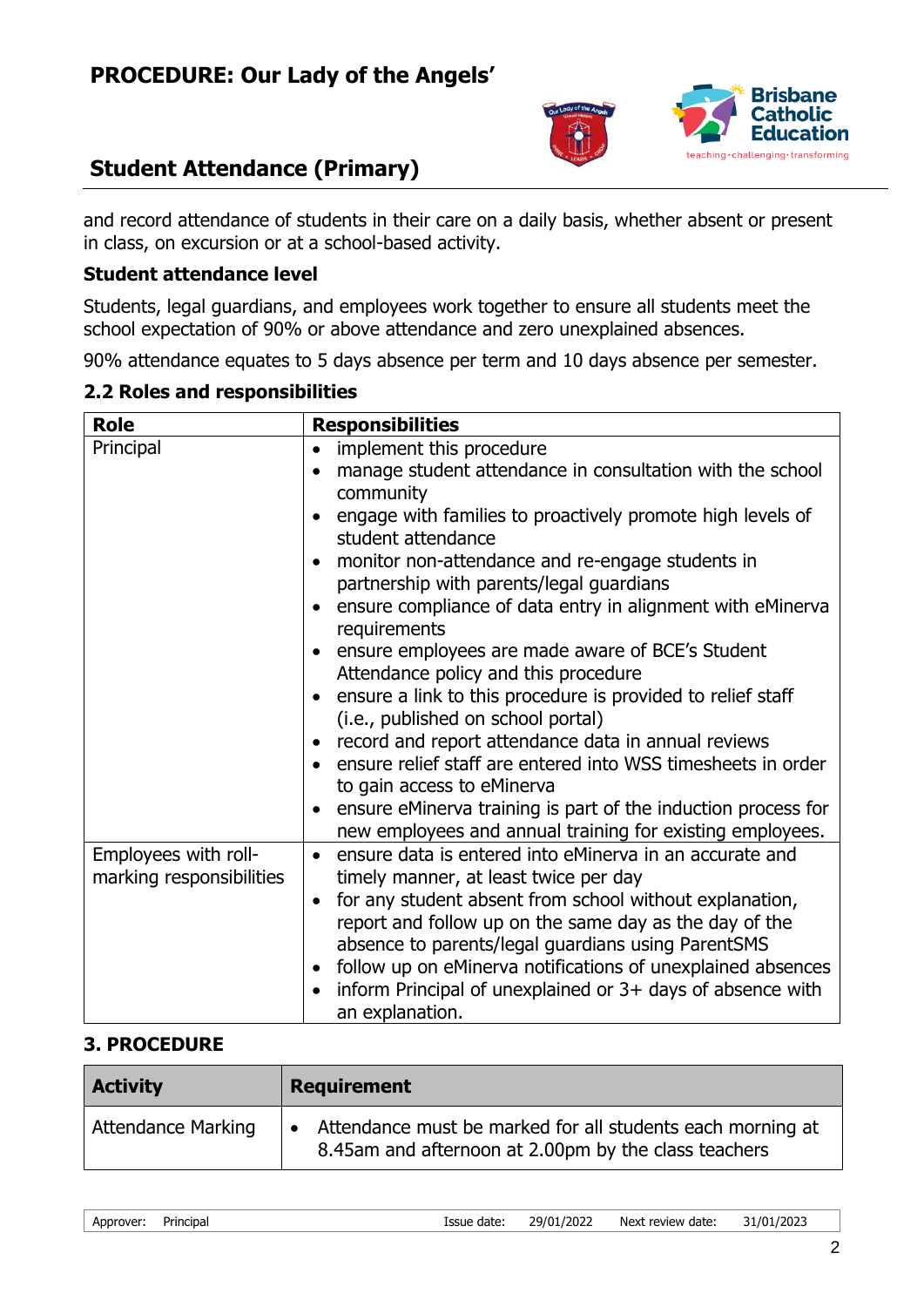



| <b>Activity</b>                   | <b>Requirement</b>                                                                                                                                                                                                                                                                                                                                                                                                                                                                                                                                                                                                                                                                                                                                                                                                                                                                            |
|-----------------------------------|-----------------------------------------------------------------------------------------------------------------------------------------------------------------------------------------------------------------------------------------------------------------------------------------------------------------------------------------------------------------------------------------------------------------------------------------------------------------------------------------------------------------------------------------------------------------------------------------------------------------------------------------------------------------------------------------------------------------------------------------------------------------------------------------------------------------------------------------------------------------------------------------------|
|                                   | The School Secretary must check this has been done for<br>$\bullet$<br>classes at 9.00am and 2.15 pm daily<br>A phone call must be made to the teacher if the class roll is<br>$\bullet$<br>not marked on time<br>The APA/APRE must be advised of unmarked and incorrectly<br>$\bullet$<br>marked rolls<br>Incorrectly marked rolls must be corrected by the teacher<br>$\bullet$<br>responsible for the class.                                                                                                                                                                                                                                                                                                                                                                                                                                                                               |
| Present Categories in<br>eMinerva | Students who are:<br>$\bullet$<br>in class must be marked 'Present - In Class'<br>$\Omega$<br>in an alternate learning activity must be marked<br>$\circ$<br>'Present - Alternate Learning Activity'<br>with Guidance Counsellors must be marked as<br>$\circ$<br>'Present - In-School Appointment'<br>in sick bay must have their attendance category<br>$\circ$<br>changed to 'Present $-$ In Sick Bay' by the office<br>personnel<br>participating in activities (excursion, camps etc.)<br>$\circ$<br>must be marked by the teacher responsible for the<br>activity<br>These attendance categories must not be changed, unless<br>the student is present in class and then the category must be<br>changed to 'Present - In Class'<br>Students must only be marked as 'Present – Not Required to<br>$\bullet$<br>Attend' upon instruction from a member of the School<br>Leadership Team. |
| Absent Categories in<br>eMinerva  | Students who are:<br>$\bullet$<br>not in class, and notification has not been received<br>$\circ$<br>from a parent/legal guardian, must be marked 'Absent<br>- Unexplained'<br>not in class, and notification has been received from a<br>$\circ$<br>parent/legal guardian, must be marked `Absent -<br>Explained'<br>When marking the roll, if teachers have received written<br>information from the parent/legal guardian regarding a<br>student's absence from school, the teacher must enter the<br>details (including absence category) into a log in eMinerva<br>If the parent/legal guardian has informed the office of the<br>٠<br>absence, the staff member must enter these details into a log                                                                                                                                                                                     |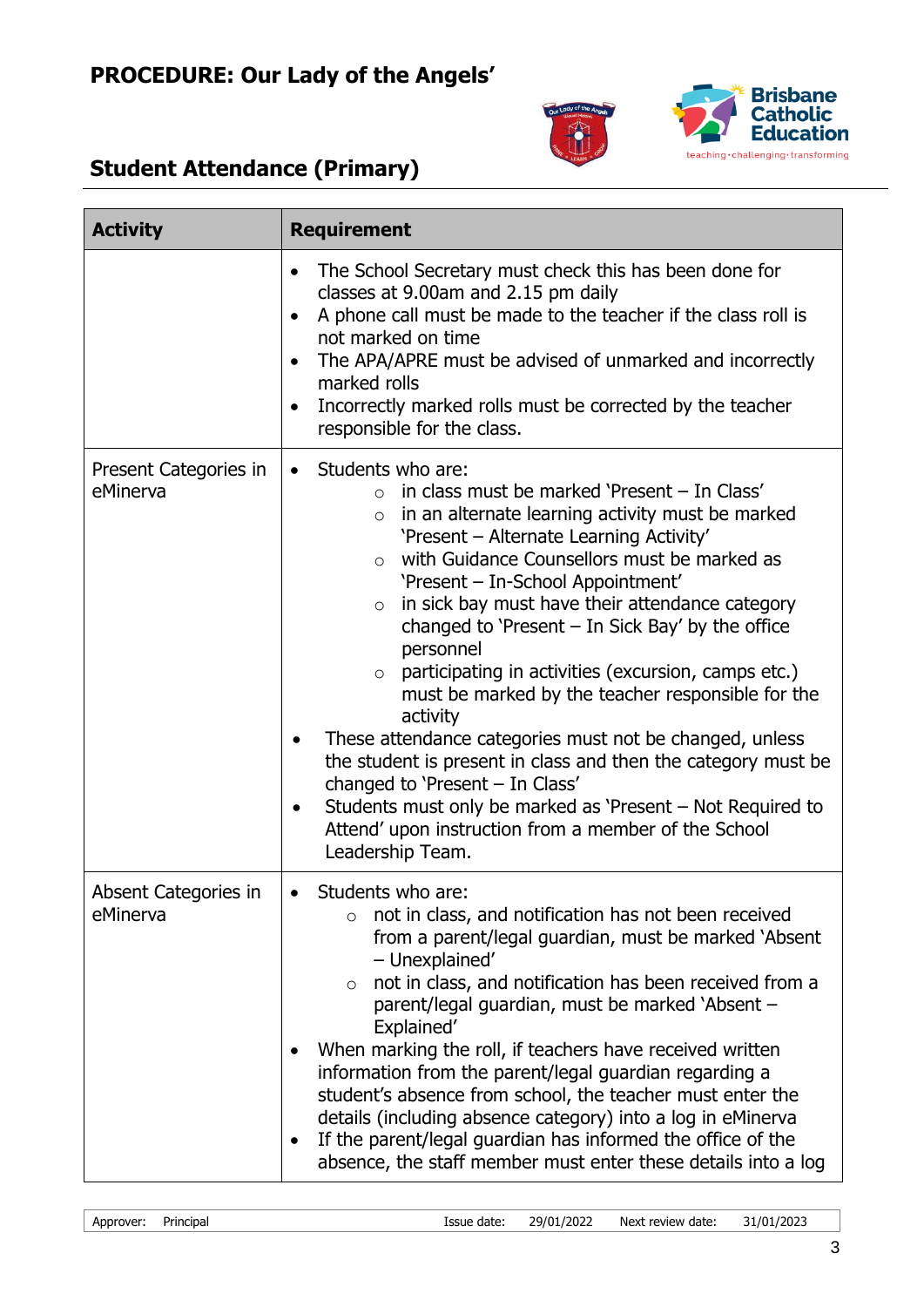



| <b>Activity</b>         | <b>Requirement</b>                                                                                                                                                                                                                                                                                                                                                                                                                                                                                                                                                                                                                                                                                                                                                                                                                                                                                                                                                                                                                                                                    |
|-------------------------|---------------------------------------------------------------------------------------------------------------------------------------------------------------------------------------------------------------------------------------------------------------------------------------------------------------------------------------------------------------------------------------------------------------------------------------------------------------------------------------------------------------------------------------------------------------------------------------------------------------------------------------------------------------------------------------------------------------------------------------------------------------------------------------------------------------------------------------------------------------------------------------------------------------------------------------------------------------------------------------------------------------------------------------------------------------------------------------|
|                         | in eMinerva<br>Class teachers or Office Staff must enter any information<br>regarding future planned absences of students by entering a<br>Notified Absence into e-Minerva<br>For any student absent from school without explanation, the<br>school must report to the parent/legal guardian on the day of<br>the absence<br>If a student is away for three (3) consecutive days (or earlier<br>if concerned), the class teacher or delegated employee must<br>contact the parent/legal guardian<br>If a student has been previously marked 'Present at school',<br>but they are not in class without permission, the teacher must<br>ring the office and advise that the student is not present.<br>Office personnel must inform school leadership that the<br>student is missing. They must then attempt to locate the<br>student who must be managed under the school's Student<br>Behaviour Support Plan<br>Students must only be marked as 'Absent – Not Required to<br>Attend', 'Absent - Truant' or 'Absent - Internal Suspension'<br>upon instruction from school leadership. |
| Unexplained<br>Absences | A notification must be sent to the student's parent/legal<br>guardian on the same day once an unexplained absence has<br>been identified. The class teacher or delegated employee must<br>follow up any unexplained absences by contacting the<br>student's parent/legal guardian<br>If a child protection order is in place, then the Child Safety<br>$\bullet$<br>Officer must be notified, as well as the legal guardian<br>Past unexplained absences are indicated by the red<br>Unexplained Absence Alert icon on class rolls. When the class<br>teacher receives written explanation of the absence from the<br>student's legal guardian, they must update the absence<br>category and enter details into eMinerva.                                                                                                                                                                                                                                                                                                                                                             |
| Late Arrivals           | A student is considered to have arrived late any time after the<br>8.45 am roll call on a school day<br>All students arriving late must sign in at the office and must<br>be given a late slip. This slip must be presented to the teacher<br>when arriving in class. If they do not have a late slip, they<br>must be sent to the office to sign in<br>If class teachers observe a student has made a habit of                                                                                                                                                                                                                                                                                                                                                                                                                                                                                                                                                                                                                                                                       |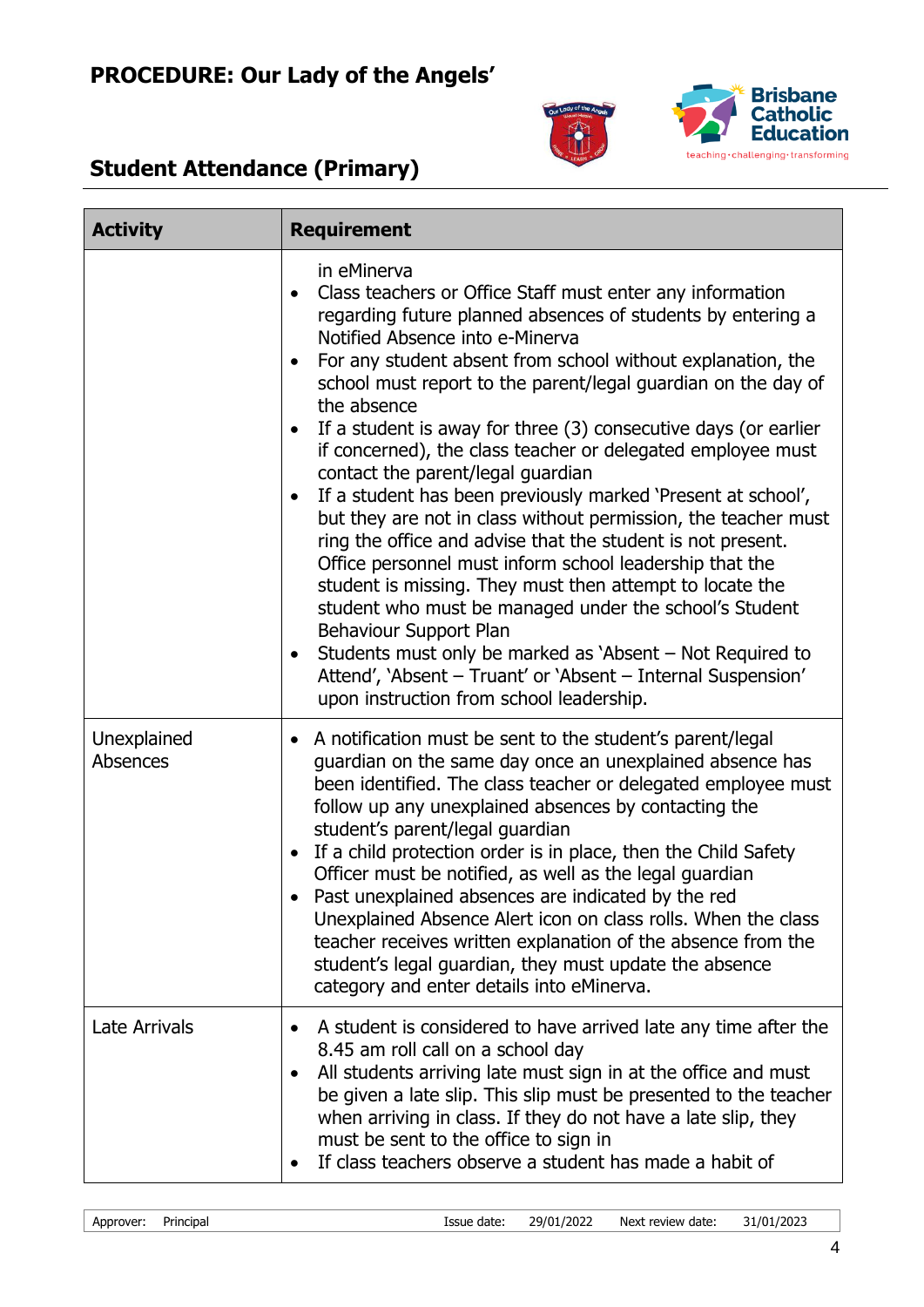



| <b>Activity</b>                          | <b>Requirement</b>                                                                                                                                                                                                                                                                                                                                                                                                                                                                                                                                                                                                                                            |
|------------------------------------------|---------------------------------------------------------------------------------------------------------------------------------------------------------------------------------------------------------------------------------------------------------------------------------------------------------------------------------------------------------------------------------------------------------------------------------------------------------------------------------------------------------------------------------------------------------------------------------------------------------------------------------------------------------------|
|                                          | arriving late, or is late for three consecutive days, they must<br>contact the student's parent/legal guardian as per this<br>procedure<br>An SMS message must be sent to the student's parent/legal<br>guardian advising their child has arrived late to school.                                                                                                                                                                                                                                                                                                                                                                                             |
| <b>Early Departures</b>                  | A student is considered to have departed early any time<br>$\bullet$<br>before 2.45pm on a school day. All students leaving early<br>must provide a note from the parent/legal guardian in their<br>diary to their class teacher. The class teacher must sign that<br>they have sighted this note. Only students who have notes<br>signed by their class teacher must be given permission to sign<br>out of the office<br>An SMS message must be sent after school finishes advising<br>$\bullet$<br>Main Contacts their student has signed out early.                                                                                                        |
| <b>SMS Messages</b>                      | Unexplained Absences: An SMS message must be sent to the<br>$\bullet$<br>student's parent/legal guardian on the same day once an<br>unexplained absence has been identified<br>Late Arrivals and Early Departures: An SMS message must be<br>sent to a student's parent/legal guardian advising of the<br>student who has arrived late or departed early<br>Any incorrect messages caused by incorrect roll-marking must<br>be made known to the APA/APRE/Principal. The teacher must<br>follow up by telephoning the student's parent/legal guardian.                                                                                                        |
| Non-Marking of<br><b>Electronic Roll</b> | If the school computer system is offline, hard copies of all<br>$\bullet$<br>class rolls must be provided by the office. Once the system is<br>online the class teacher must mark the roll in eMinerva so that<br>the records are correct. This may be done the next day, if<br>necessary. Only administrators can amend marked rolls in<br>consultation with the APA/APRE<br>In the event of an emergency evacuation, hard copies of rolls<br>must be taken to the evacuation area and be marked by class<br>teachers. Class teachers must advise the APA/APRE of any<br>unexplained absentees<br>During an emergency lockdown, the roll must not be marked. |
| <b>Activities</b>                        | An activity must be entered into eMinerva for students<br>attending excursions, camps, and other school-based activities<br>A yellow alert will appear next to the student's name on class                                                                                                                                                                                                                                                                                                                                                                                                                                                                    |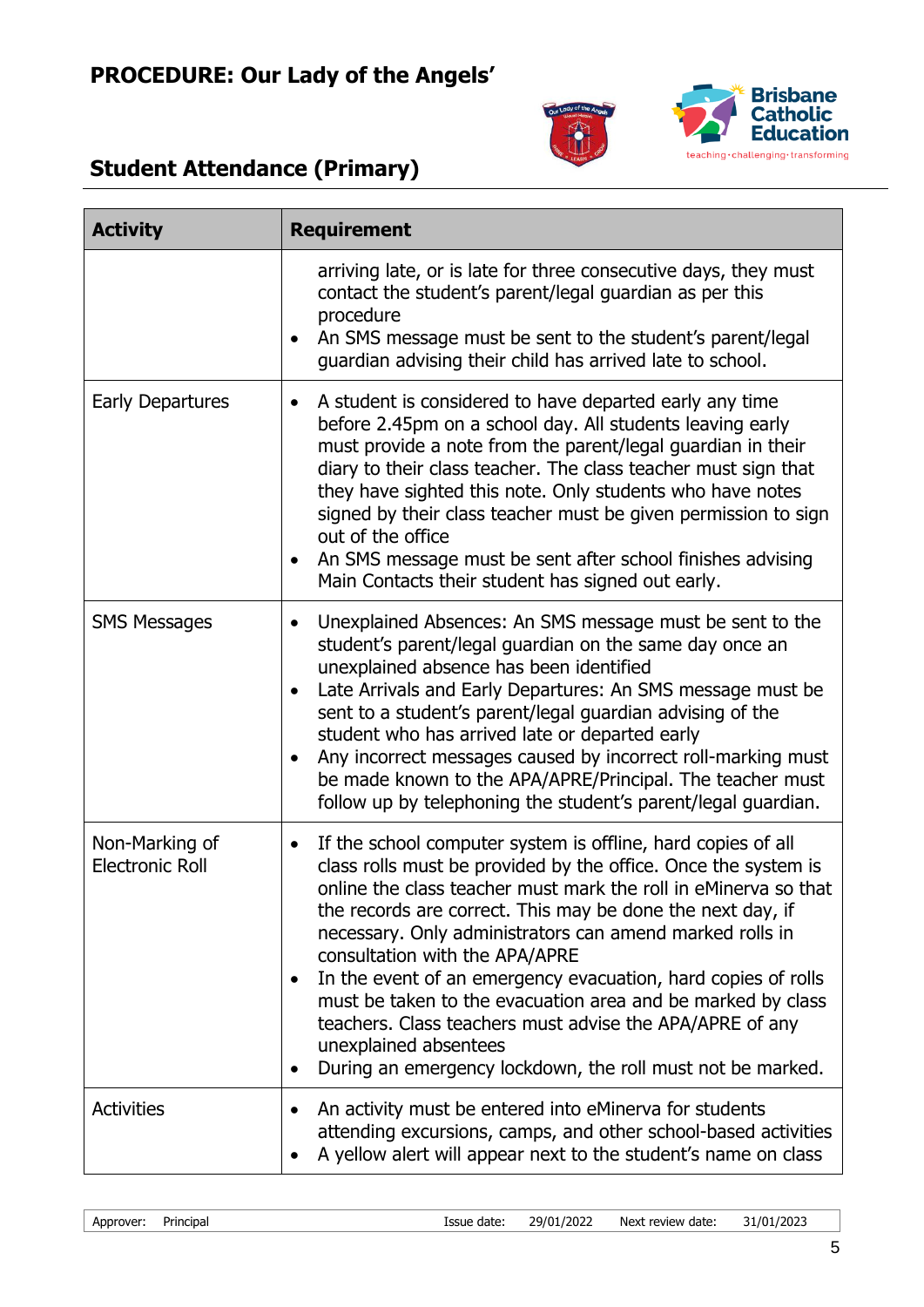



| <b>Activity</b>                  | <b>Requirement</b>                                                                                                                                                                                                                                                                                                                                                                                                                                                          |
|----------------------------------|-----------------------------------------------------------------------------------------------------------------------------------------------------------------------------------------------------------------------------------------------------------------------------------------------------------------------------------------------------------------------------------------------------------------------------------------------------------------------------|
|                                  | rolls to indicate the student has a timetable clash. The activity<br>must be marked by the employee responsible for the event,<br>e.g., 'Present – Work Study'; 'Present – Excursion'. This<br>attendance category will automatically inherit through the rest<br>of the student's timetable for the day<br>These attendance categories must not be changed, unless the<br>student is present at school and then the category must be<br>changed to 'Present $-$ In Class'. |
| Relief and supervising<br>staff  | Relief staff must have access to the school portal and<br>$\bullet$<br>eMinerva using their own BCE username and password and<br>must mark attendance in eMinerva for each class they are<br>supervising<br>Teachers conducting supervision must mark attendance in<br>eMinerva for the class they are supervising in accordance with<br>this procedure.                                                                                                                    |
| Part-time Students               | Part time students must sign in and out of the school office on<br>$\bullet$<br>arrival or departure as per arrangements made.                                                                                                                                                                                                                                                                                                                                              |
| Mobile Attendance<br>Application | Teachers wishing to use this application can access it via their<br>$\bullet$<br>school portal and entering their BCE username and password.<br>The User Guide - Mobile Attendance Application must be read<br>prior to use.                                                                                                                                                                                                                                                |

### **4. PERFORMANCE**

The school must perform high-level check of this procedure annually and a detailed review at least once every two (2) years.

### **5. REFERENCES AND DEFINITIONS**

### **5.1 References**

- Attendance Description of Attendance Categories
- Attendance How to Mark Bulk Attendance Late Arrival or Early Departure
- Attendance Accessing Another Teacher's Roll
- Attendance How to Manage Unexplained Absences
- Security Relief Staff
- Attendance How to Mark Attendance (Teaching and Administration Staff)
- Student Attendance policy.